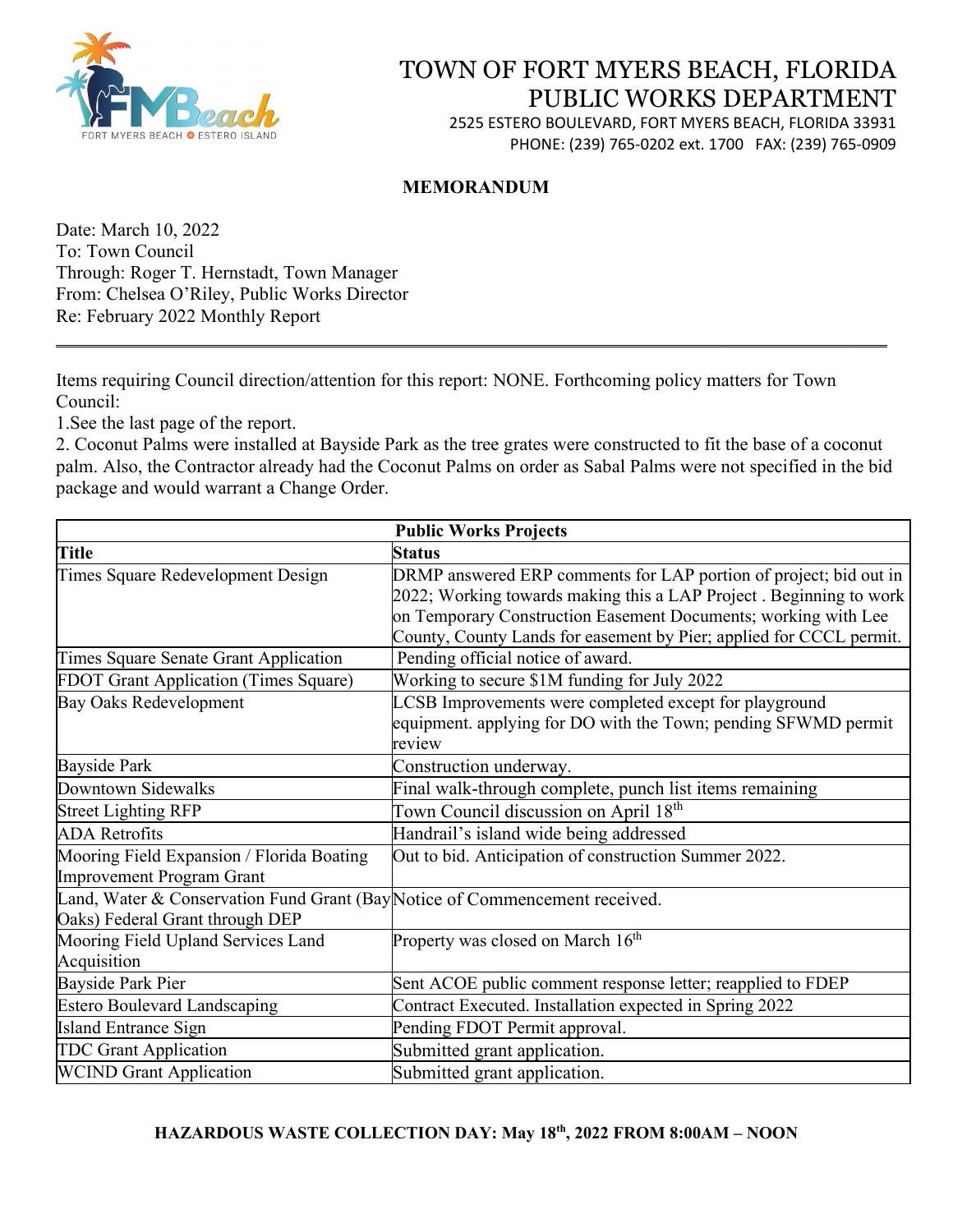#### **Beach Access Improvements:**

• Staff gave Access 23 a makeover by removing the old rope and rotting square posts and installing new pilings in the access along with new rope and new handrails.

• Staff hand-made custom signs for beach accesses and installed them on accesses 35 Avenue A, 34 Avenue C, 20 Coconut Dr. and 16 Dakota Ave.

- Coordinated the replacement of the old ripped/cut, worn-out Mobi-Mats with new ones. Staff continued daily routine maintenance on all accesses, trash/recycle, trimming, weeding and Mobi-Mat inspections for any trip hazards.
- Assisted FWC with removing and disposing of a dolphin and turtle that washed up on shore in the CWA.
- Staff cleared the back bay public pier on Delmar Ave. of all tripping hazards such as over-grown roots, rocks, debris and staff picked up trimmings and debris left on Access 12 Gulf Dr.
- Started high trimming/coconut removal on all accesses and will continue these efforts.
- Removed a metal pole and a wood stake sticking out of the ground on the path of the public access across from Albatross St. Staff trimmed, sprayed weeds and cleared the piers of any obstructions on all back bay accesses, Delmar Ave, Miramar St, Hercules Dr and Coconut Dr.
- Staff filled holes and trip hazards on the beach with the tractor and will continue to monitor daily.
- Coordinated the removal and replacement of handrails on accesses that needed new lumber. The old rails were broken and rotted from weather exposure, will continue to monitor.
- Staff controlled sand build-up on accesses and parking areas with the tractor and leaf blowers and will continue to monitor.
- Continued performing sand dune inspections, regular maintenance on native plants/trees which were sprayed with natural fertilizer.
- Staff assisted with organizing, clearing, cleaning upstairs storage rooms, and loading pallets onto trucks with items to haul off to auction.
- Staff replaced broken, dented doggy boxes with brand new ones on beach accesses
- Removed graffiti on trash cans and signs with cleaner and pressure washer at beach accesses.
- Staff assisted Bay Oaks staff by cutting down trees and clearing the new lot along Estero Blvd.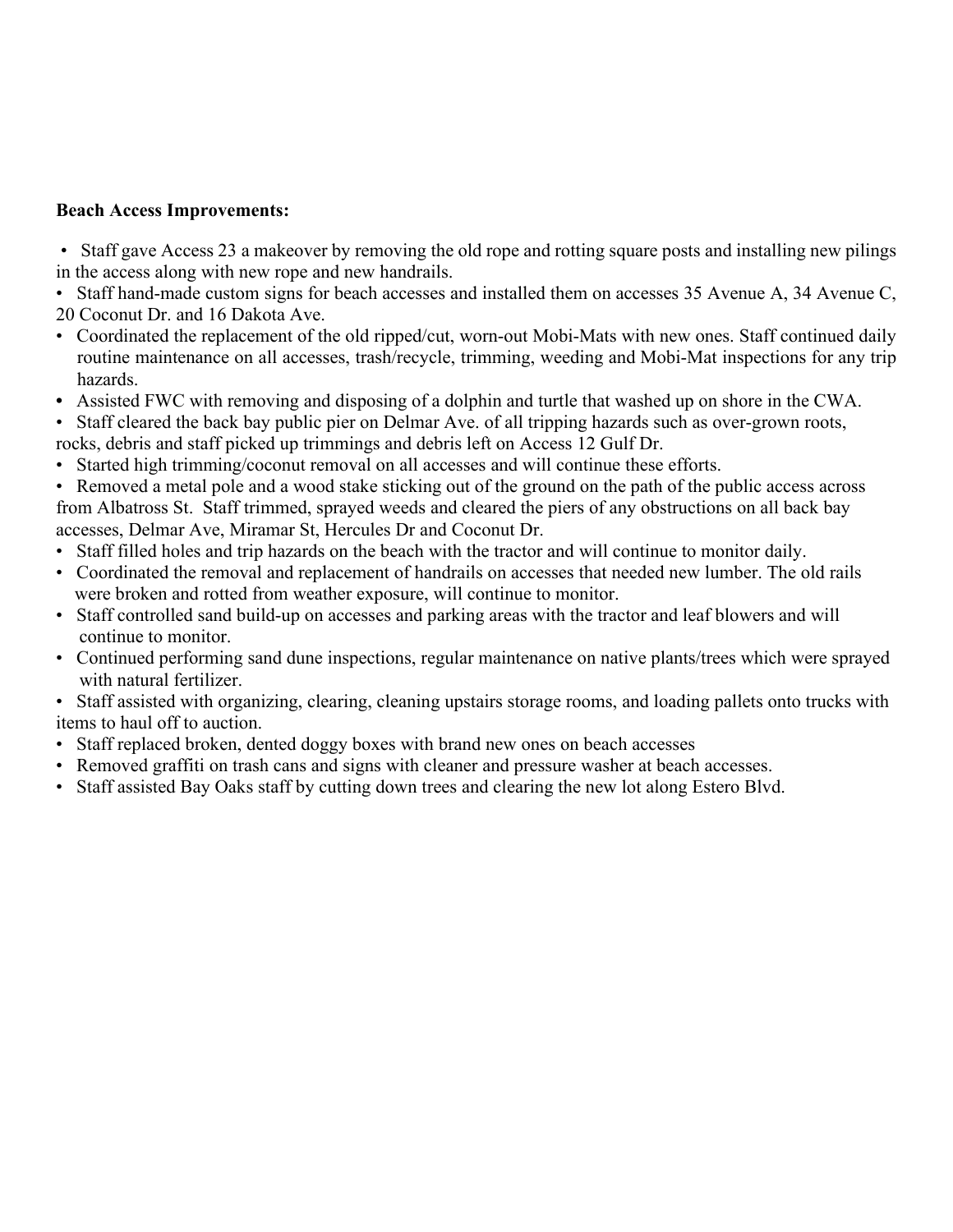#### **Maintenance Team:**

- Shuttled all Town-owned vehicles requiring maintenance and service to fleet services. Arranged appointments to have vehicles titled, registered and plated. Acquired Ford F-250 and Kubota RTVX 900 for operations. The aerial life truck was recertified.
- Staff completed P.W. requests as they were received and disposed of items for auction as requested.
- Picked up all supplies needed for projects and completed inventory of equipment, supplies, vehicles and facilities for daily operations. Continued installation of new town logos on equipment.
- Staff set up and cleaned up for the annual Shrimp Festival Parade, and the St. Patrick's Day parade.
- Continued beautification efforts along North Estero and side streets. Crosswalks were repainted throughout the island.
- Staff exercised the ECCT trailer and the emergency generator.
- Coordinated cleaning, painting and repairs of all offices, restrooms and kitchen at Town Hall and Bay Oaks. Staff completed the second-floor ceiling tile project and moved forward with the second phase of the carpet installation.
- Staff met with field technicians for repairs, quotes and fulfillment of maintenance contracts as needed.
- Coordinated the upgrading of Palm Avenue's restroom electrical system for the installation of hand dryers.
- The vacant town-owned lot was cleared from debris and excess foliage. Staff trimmed the coconut trees along O.S.C.
- Staff performed improvements and continued demolition of the front parcel leading into Bay Oaks Recreation Center from Estero Blvd. The site was fenced off to prevent people from accessing the worksite.
- Staff repaired the community pool's side shower tower and removed the white fencing along the sidewalk leading to the pool.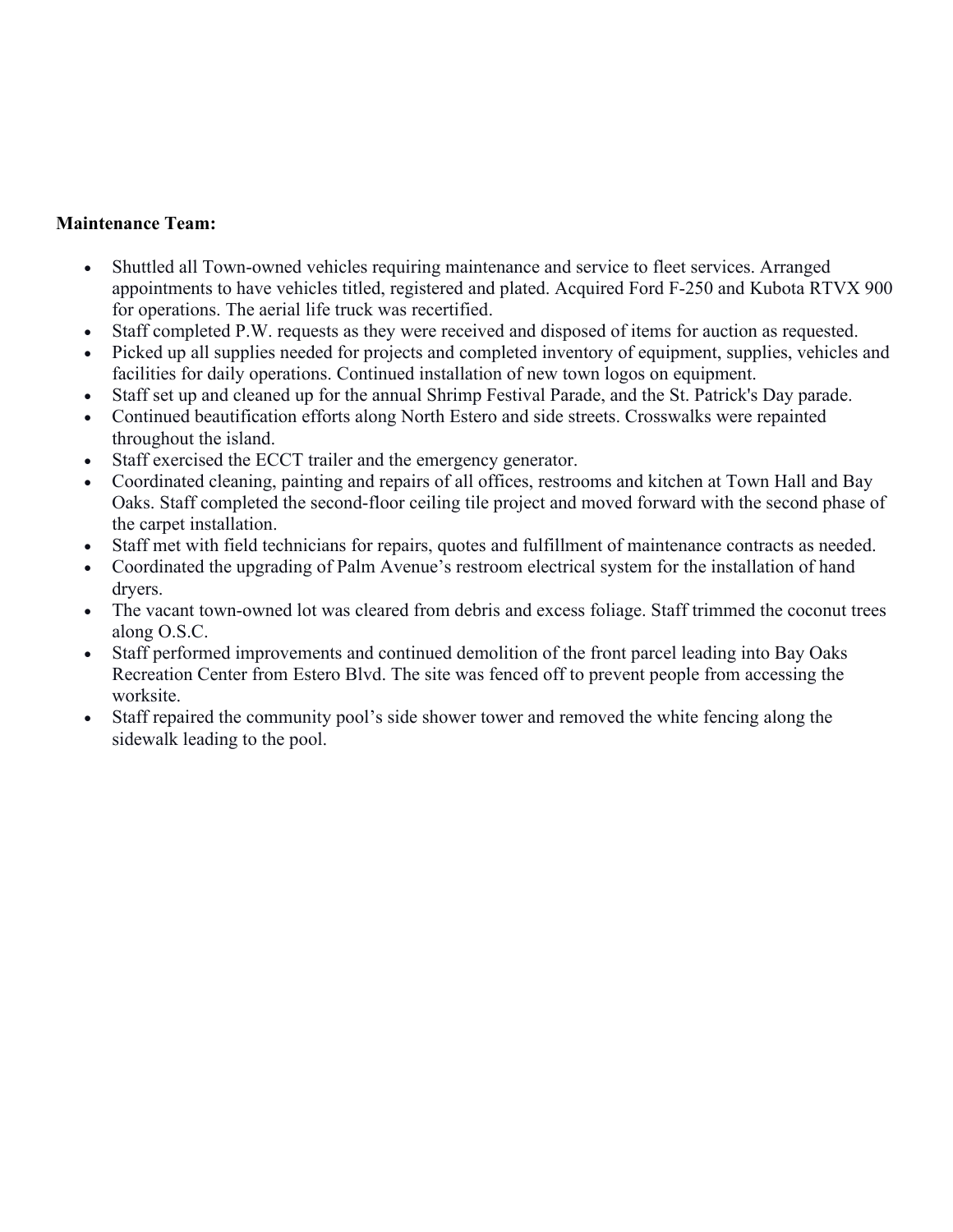### **Mooring Field:**

\*For mooring field revenues, please see Financial Monthly Reports.

- Mooring field has sustained 100% occupancy for the entire month. There are nearly 30 vessels on the waitlist requesting a reservation.
- Staff met with citizens to discuss the purchase of property behind town hall for future development of amenities. Town manager and staff heard all resident feedback.
- Vending machine procedures have been established. Tracking and collections from vending services are done at the end of each month. The machine is stocked and checked daily.
- Staff completed a south-end survey of repairs needed for the seagrass area.
- Buoy quotes were requested from various providers. Seagrass buoys are needing replacement at the south end of the island.
- Staff continued system cleaning and inspections. Systems 1-45 have been inspected and cleaned, and concerns of repairs that might be needed were noted. Repairs/replacements are scheduled for the end of May.
- Staff responded to two water hazards in our jurisdiction. With the influx of anchored boats, more underwater obstructions are being located. Staff is putting together an annual bay cleanout to help clear any unsee hazard that may present future hazards to boaters
- Ford Maverick pickup truck was purchased for the maritime division usage. Four-door extended cab with 3000lbs towing used for transportation and small skiff launching.
- Recent storms this month sent one vessel into the mangroves behind Mound House and one vessel sank at N26.45943,W81.95669. Both vessels were reported to LCSO, the vessel in the mangroves was removed and the sank vessel is under an active investigation. Both vessels are outside of the mooring field but within town jurisdiction.
- One dinghy washed into residential docks. A complaint was called in and staff removed the dinghy and stored it at town property until the owner is located.
- The vessel abandoned in the mooring field is being prepared for removal and anchoring. The vessel is afloat and will be anchored in the town's jurisdiction until lean on the vessel is transferred.
- Staff responded to residents' complaints of a houseboat illegally docked at properties.
- Staff assisted in multiple boater issues. Staff recovered two dinghies stranded in the channels, removed and disposed of hazard waste, helped two stranded sailboats in the shallows and redirected unfamiliar boaters.
- Staff assisted in the removal and anchoring of one vessel whose lease was no longer renewable in the field.
- This is a test to see who actually reads this. Send me your favorite place on FMB!
- New hires continue to train and get hours diving the systems and piloting all towns vessels.
- Staff is currently conducting a fob inventory. All fobs and deposits are being tracked so all system numbers match the fob assigned to that current system.